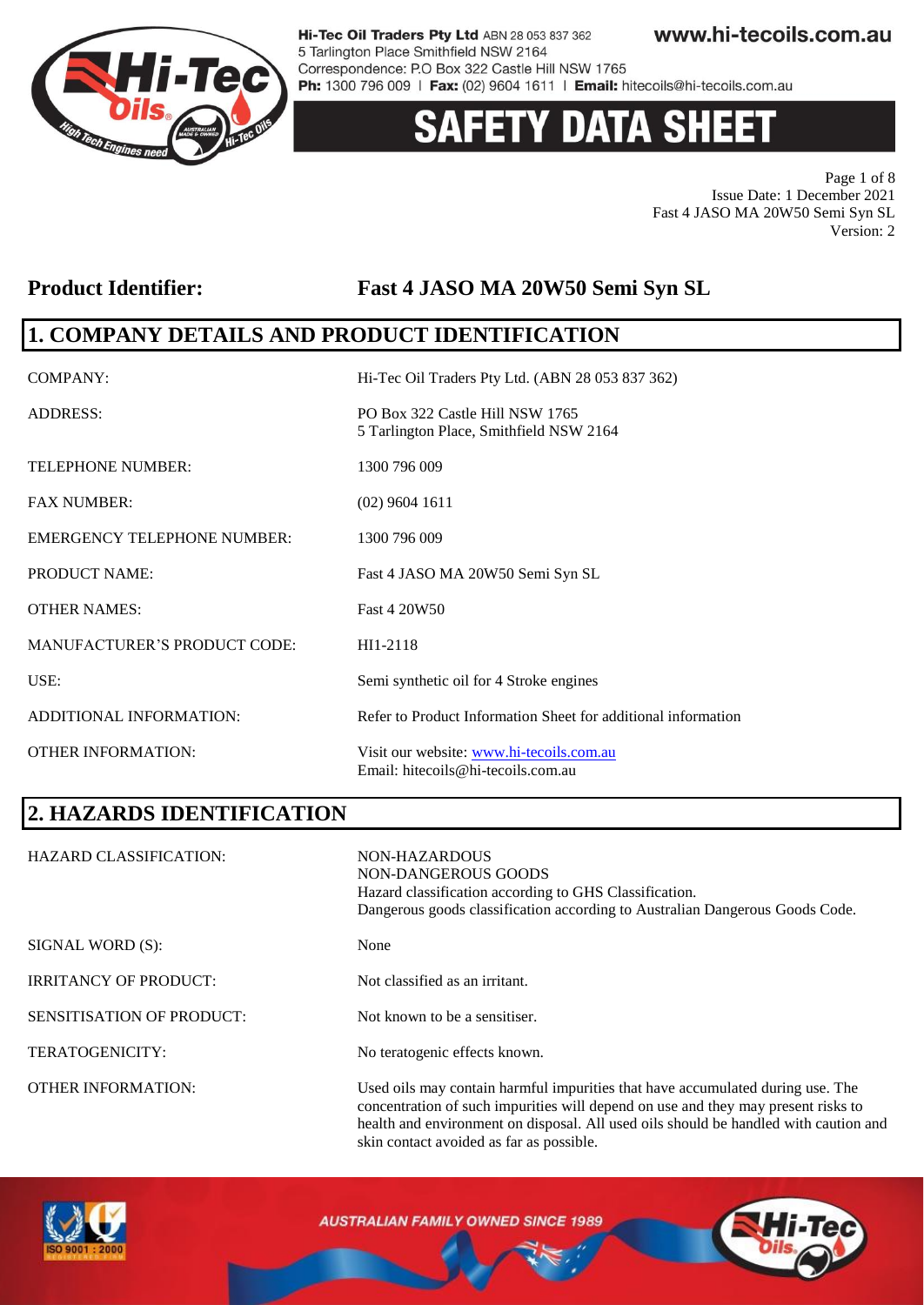

# 'Y DATA SHEE

Page 2 of 8 Issue Date: 1 December 2021 Fast 4 JASO MA 20W50 Semi Syn SL Version: 2

# **3. IDENTIFICATION / COMPOSITION OF INGREDIENTS**

CHEMICAL CHARACTERISTICS**:** Liquid

INGREDIENTS:-

CHEMICAL ENTITY:<br>
Distillates. Hydrotreated Heavy Paraffinic<br>
64742-54-7 70 - 100% Distillates, Hydrotreated Heavy Paraffinic 64742-54-7 70 – 100%<br>Ingredients determined not to be hazardous Mixture To 100% Ingredients determined not to be hazardous Mixture

OTHER INFORMATION: The petroleum oils in this product contain less than 3% DMSO extract as measured by IP 346 test method.

# **4. FIRST AID MEASURES**

#### **HEALTH EFFECTS**

| <b>SWALLOWED:</b>            | If a large quantity is ingested seek immediate medical attention. Give water to drink.<br>DO NOT induce vomiting. If vomiting occurs get immediate medical attention due to<br>aspiration into lungs risk.                                                                                                                                                                                                                                                                                                                          |
|------------------------------|-------------------------------------------------------------------------------------------------------------------------------------------------------------------------------------------------------------------------------------------------------------------------------------------------------------------------------------------------------------------------------------------------------------------------------------------------------------------------------------------------------------------------------------|
| EYE:                         | Immediately irrigate with copious amounts of water for at least 15 minutes. Eyelids to<br>be held open. In all cases of eye contamination it is a sensible precaution to seek<br>medical advice.                                                                                                                                                                                                                                                                                                                                    |
| SKIN:                        | Remove contaminated clothing and wash skin thoroughly with plenty of soap and<br>water. High pressure injection through the skin requires URGENT medical attention<br>for possible incision, irrigation and/or debridement. Contact with molten material will<br>require treatment by a physician for burns (Do not remove material).                                                                                                                                                                                               |
| <b>INHALED:</b>              | Remove victim from exposure to fresh air $-$ avoid becoming a casualty. Allow patient<br>to assume most comfortable position and keep warm. Keep at rest until fully<br>recovered. Seek medical advice if effects persist. If breathing laboured and patient<br>cyanotic (blue), ensure airways are clear and have qualified person give oxygen<br>through face mask. If breathing has stopped apply artificial respiration at once. In the<br>event of cardiac arrest, apply external cardiac massage and seek urgent medical aid. |
| <b>FIRST AID FACILITIES:</b> | Normal washroom facilities are generally suitable. Ensure an eye wash station and<br>safety shower is available and ready for use.                                                                                                                                                                                                                                                                                                                                                                                                  |
| <b>ADVICE TO DOCTOR:</b>     | Treat symptomatically.                                                                                                                                                                                                                                                                                                                                                                                                                                                                                                              |
| <b>OTHER INFORMATION:</b>    | Keep water and mild soap near work site.                                                                                                                                                                                                                                                                                                                                                                                                                                                                                            |

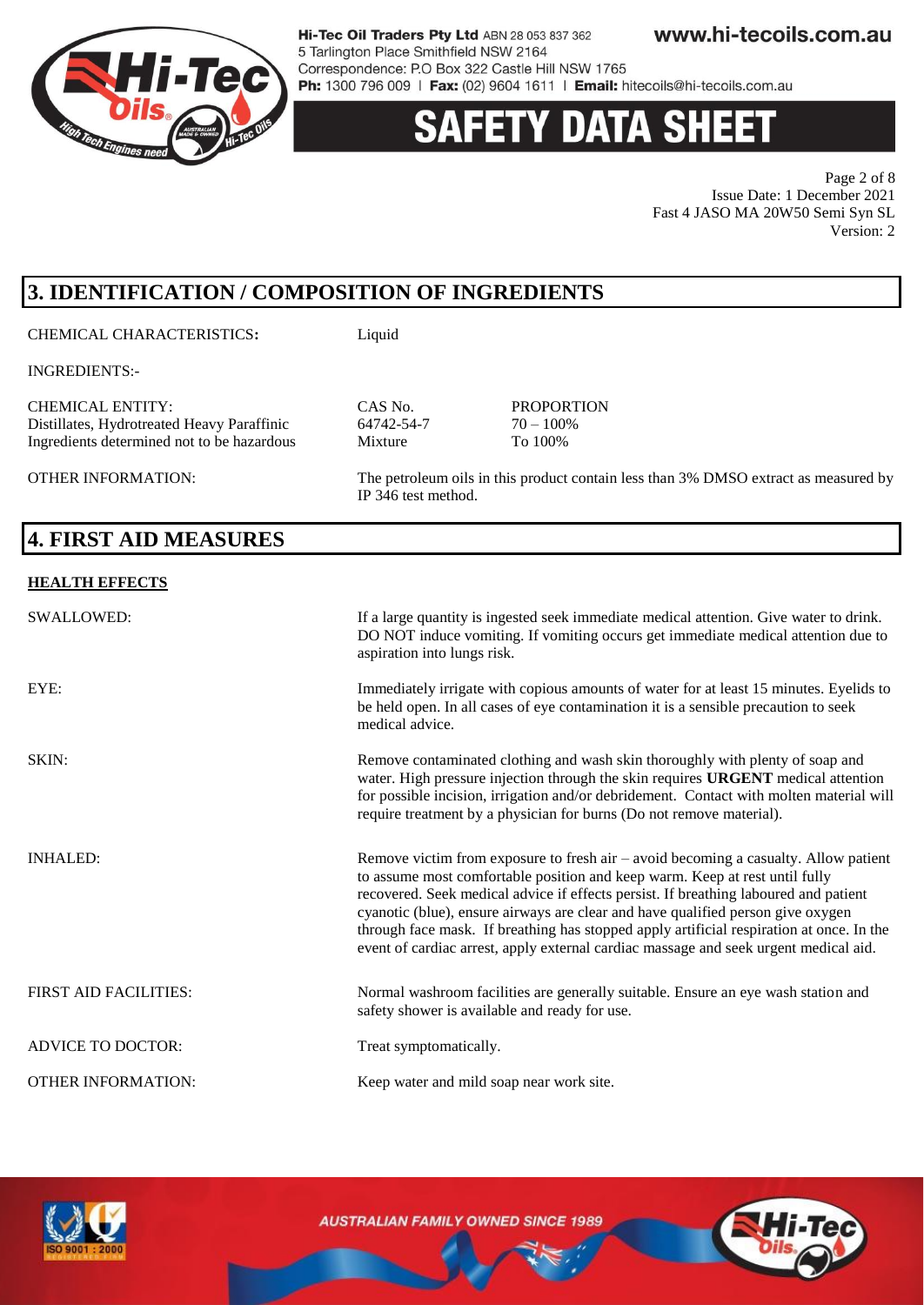

# **Y DATA SH**

Page 3 of 8 Issue Date: 1 December 2021 Fast 4 JASO MA 20W50 Semi Syn SL Version: 2

## **5. FIRE FIGHTING MEASURES**

#### **FIRE/EXPLOSION HAZARD**

| <b>HAZARDS OF USE/STORAGE:</b>           | Product is a C2 combustible liquid according to AS 1940. This product is combustible<br>if preheated.                                                                                                         |
|------------------------------------------|---------------------------------------------------------------------------------------------------------------------------------------------------------------------------------------------------------------|
| <b>HAZARDS FROM COMBUSTION PRODUCTS:</b> | Combustion products may include: oxides of carbon, nitrogen and sulphur, a complex<br>mixture of airborne unidentified organic and inorganic solid and liquid particulates.                                   |
| FIRE-FIGHTING RECOMMENDATIONS:           | If safe to do so, remove containers from path of fire. Keep storage tanks, pipelines,<br>containers, fire exposed surfaces, etc. cool with water spray. Avoid spreading liquid<br>and fire by water flooding. |
| PRECAUTION:                              | Do not use water jet. Water may cause splattering.                                                                                                                                                            |
| SUITABLE EXTINGUISHING MEDIA:            | Use foam, sand, carbon dioxide or dry chemical.                                                                                                                                                               |
| PROTECTIVE MEASURES:                     | Fire fighters should wear self-contained breathing apparatus if risk of exposure to<br>products of combustion.                                                                                                |
| <b>REACTIVITY:</b>                       | May react with strong oxidising agents.                                                                                                                                                                       |

### **6. ACCIDENTAL RELEASE MEASURES**

SPILLS & DISPOSAL: Slippery when spilt. Avoid accidents, clean up immediately.

CLEAN-UP PROCEDURE - SMALL SPILLS (20L or less): Absorb or contain liquid with sand, earth or spill control material. Shovel up using non-sparking tools and place in a sound labelled sealable container for subsequent safe disposal. Place leaking containers in a sound labelled drum. Scrub contaminated surfaces with detergent solution. Retain washings as contaminated waste.

CLEAN-UP PROCEDURES - LARGE SPILLS (Greater than 20L): Transfer to a sound labelled, sealable container for product recovery or safe disposal. Treat residues as for small spills.

PERSONAL PRECAUTIONS: Extinguish naked flames. Remove ignition sources. No smoking. Avoid sparks. Take precautionary measures against static discharges. Avoid contact with skin, eyes and clothing. Evacuate the area of non-essential personnel. Shut off leaks, if possible without personal risk. Do not breathe vapours. Ventilate contaminated area thoroughly. Dispose of according to local regulations.



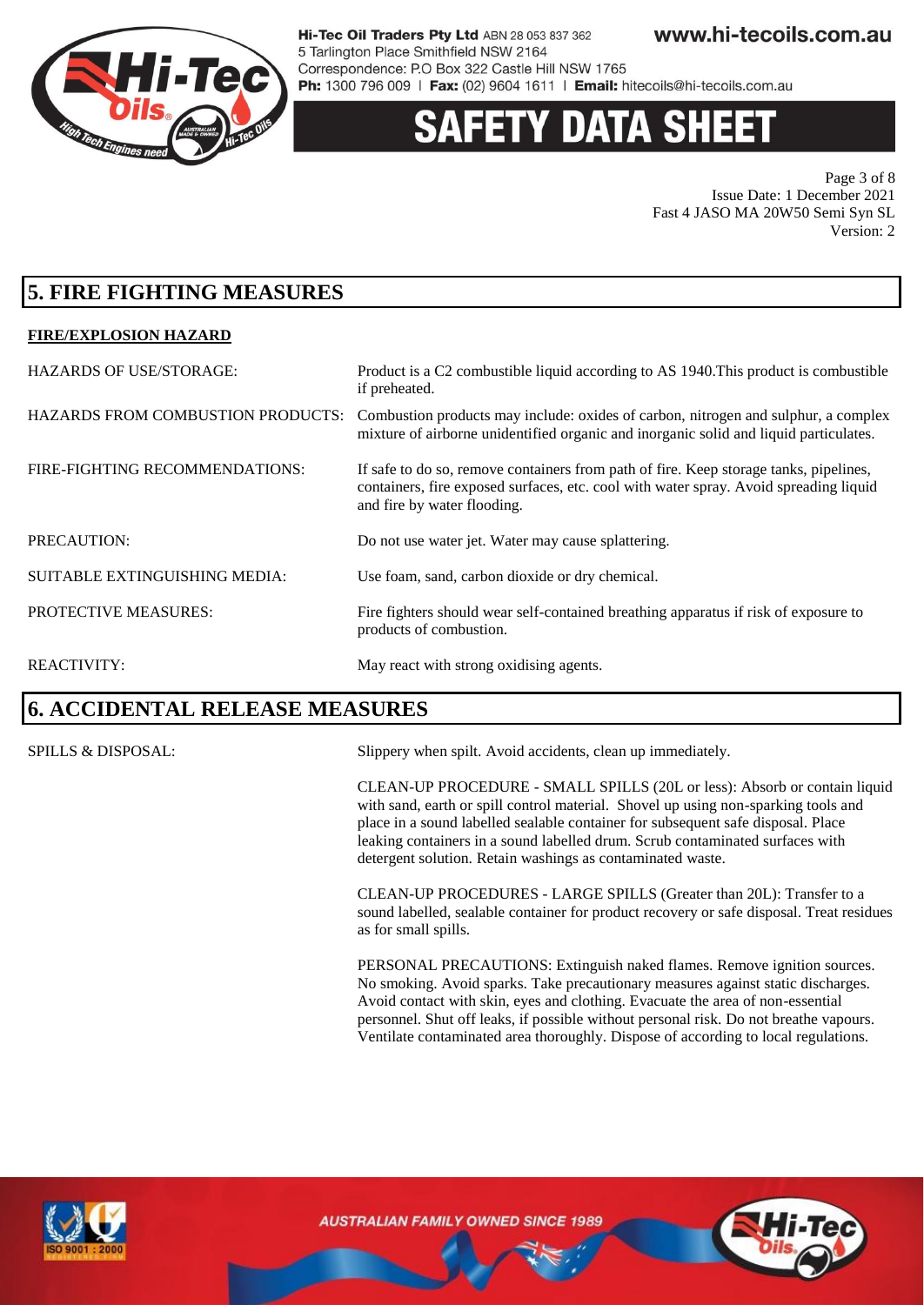

# **ETY DATA SHE**

Page 4 of 8 Issue Date: 1 December 2021 Fast 4 JASO MA 20W50 Semi Syn SL Version: 2

## **6. ACCIDENTAL RELEASE MEASURES (CONT)**

OTHER INFORMATION: PROCEDURES IN CASES OF LEAKAGE OR BREAKAGE: Stop the source of the leak or release and contain spill if possible. Ventilate area. Use respirator and protective clothing outlined in this MSDS. Cover spill with inert absorbent earth. Use a stiff brush to mix thoroughly. Sweep up and place in a sound labelled disposable container. Scrub contaminated area with detergent and water using a stiff brush. Pick up liquid with additional absorbent material and place in a sound labelled disposable container. Prevent contamination of groundwater or surface water.

should be provided to maintain airborne concentration levels below the exposure

standard or the Manufacturer's recommended exposure standard.

# **7. HANDLING AND STORAGE**

| PRECAUTIONS FOR SAFE HANDLING:  | When handling product in drums, safety footwear should be worn and proper handling<br>equipment should be used. Prevent spillages. Ensure the appropriate personal<br>protective equipment is used when handling this product. Ensure high level of<br>personal hygiene is maintained when using this product. That is; always wash hands<br>before eating, drinking smoking or using the toilet. |
|---------------------------------|---------------------------------------------------------------------------------------------------------------------------------------------------------------------------------------------------------------------------------------------------------------------------------------------------------------------------------------------------------------------------------------------------|
| <b>SAFE STORAGE CONDITIONS:</b> | Keep containers closed at all times. Store in a cool place out of direct sunlight. Store<br>away from oxidising agents. Check containers regularly for leaks.                                                                                                                                                                                                                                     |
| <b>CORROSIVENESS:</b>           | Not corrosive.                                                                                                                                                                                                                                                                                                                                                                                    |
| <b>STORAGE REGULATIONS:</b>     | Store in a well ventilated place away from ignition sources, oxidising agents,<br>foodstuffs and clothing.<br>Keep containers closed when not in use.<br>Refer to AS 1940 – The Storage and Handling of Flammable Liquids, and NOHSC:<br>1015 – National Standard for Storage and Handling of Workplace Dangerous Goods<br>for further information.                                               |

### **8. EXPOSURE CONTROLS / PERSONAL PROTECTION**

NATIONAL EXPOSURE STANDARDS: No exposure standard has been established for this product. NOHSC Exposure Standard: Oil mists – time weighted average (TWA)  $5 \text{ mg/m}^3$  is recommended. OTHER EXPOSURE INFORMATION: Exposure Standard means the average concentration of a particular substance in the worker's breathing zone, exposure to which, according to current knowledge, should not cause adverse health effects nor cause undue discomfort to nearly all workers. It can be of three forms; time-weighted average (TWA), peak limitation, or short term exposure limit (STEL). ENGINEERING CONTROLS: Maintain concentration below recommended exposure limit. Special ventilation is not normally required. However, in the operation of certain equipment or at elevated temperatures mists or vapour may be generated and localised exhaust ventilation

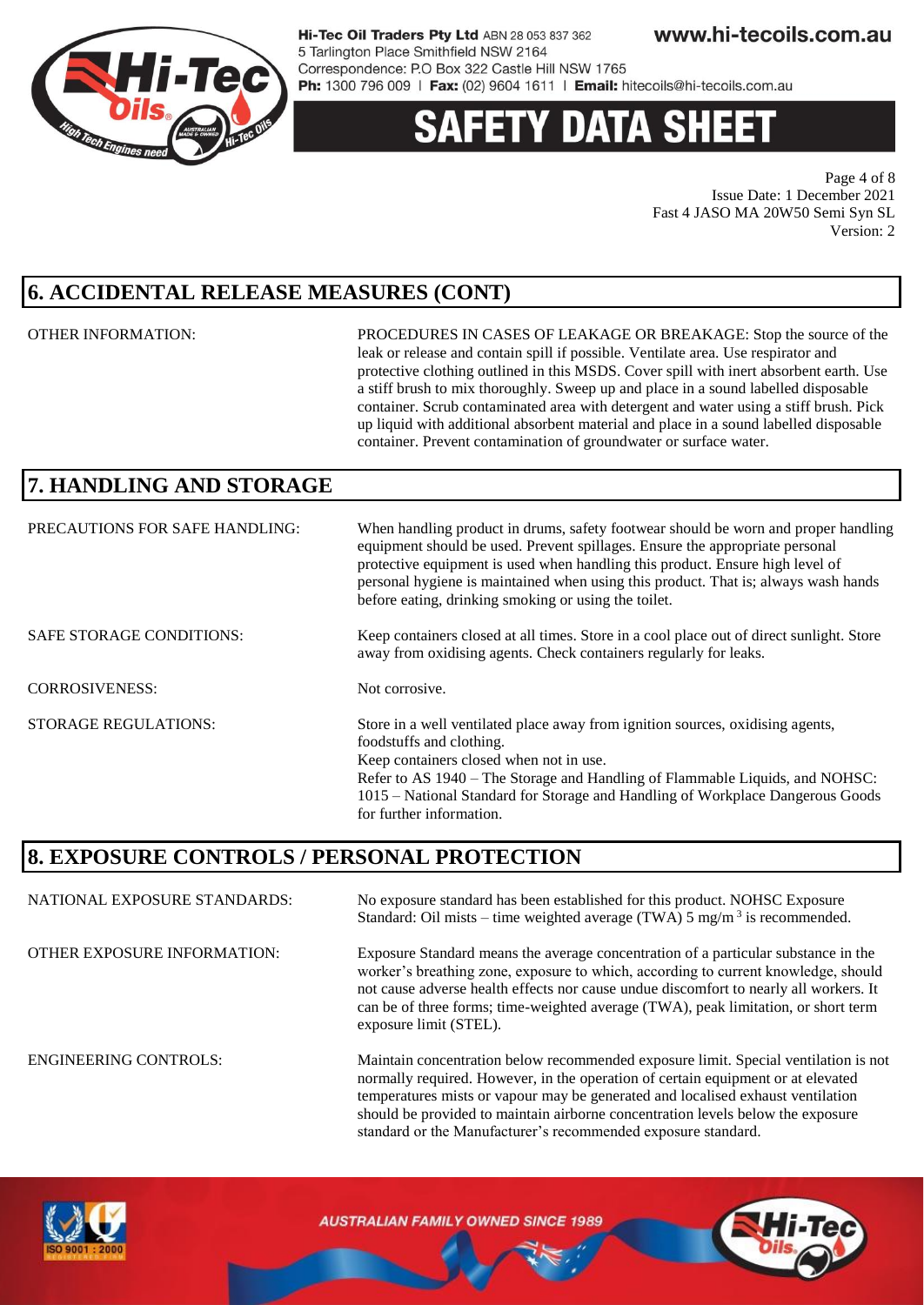

#### **DATA SH** 13 Z

Page 5 of 8 Issue Date: 1 December 2021 Fast 4 JASO MA 20W50 Semi Syn SL Version: 2

### **8. EXPOSURE CONTROLS / PERSONAL PROTECTION (CONT)**

| <b>RESPIRATORY PROTECTION:</b>      | A respirator is not normally required. Airborne concentrations should be kept at<br>lowest level possible. If vapours, mists or dusts are generated and the recommended<br>exposure limit for the product is exceeded, use appropriate AS/NZS 1715/1716<br>approved half -face filter respirator suitable for organic vapours or air supplied<br>respirator are worn. Air supplied respirators should always be worn when the airborne<br>concentration of the contaminant or the oxygen content of the air is unknown |
|-------------------------------------|------------------------------------------------------------------------------------------------------------------------------------------------------------------------------------------------------------------------------------------------------------------------------------------------------------------------------------------------------------------------------------------------------------------------------------------------------------------------------------------------------------------------|
| <b>EYE PROTECTION:</b>              | Safety glasses, goggles or face shield as appropriate.                                                                                                                                                                                                                                                                                                                                                                                                                                                                 |
| <b>HAND PROTECTION:</b>             | Wear gloves of impervious material such as PVC, neoprene or nitrile gloves.                                                                                                                                                                                                                                                                                                                                                                                                                                            |
| <b>FOOTWEAR:</b>                    | Enclosed footwear.                                                                                                                                                                                                                                                                                                                                                                                                                                                                                                     |
| <b>BODY PROTECTION:</b>             | Overalls or similar protective apparel.                                                                                                                                                                                                                                                                                                                                                                                                                                                                                |
| <b>HYGIENE MEASURES:</b>            | Always wash hands before eating, drinking, smoking or using the toilet. If<br>contamination occurs, change clothing. Launder contaminated clothing before reuse.<br>Discard internally contaminated gloves.                                                                                                                                                                                                                                                                                                            |
| <b>SPECIAL PROTECTIVE MEASURES:</b> | The product will not burn unless preheated. Isolate from sources of heat, naked flames<br>or sparks.                                                                                                                                                                                                                                                                                                                                                                                                                   |

### **9. PHYSICAL AND CHEMICAL PROPERTIES**

| FORM:                               | Liquid                                     |
|-------------------------------------|--------------------------------------------|
| APPEARANCE:                         | Clear and bright liquid.                   |
| COLOUR:                             | Clear amber/brown                          |
| <b>ODOUR:</b>                       | Mild                                       |
| <b>MELTING POINT:</b>               | Less than $0^{\circ}$ C                    |
| <b>BOILING POINT:</b>               | Greater than $300^{\circ}$ C               |
| DENSITY @ $15^{\circ}$ C (kg/L):    | 0.882 typical                              |
| FLASHPOINT (ASTM D-93), Closed Cup: | $>250^{\circ}$ C                           |
| <b>FLAMMABILITY LIMITS -LOWER:</b>  | Not available                              |
| FLAMMABILITY LIMITS - UPPER:        | Not available                              |
| FLAMMABILITY:                       | Combustible Liquid C2 according to AS 1940 |



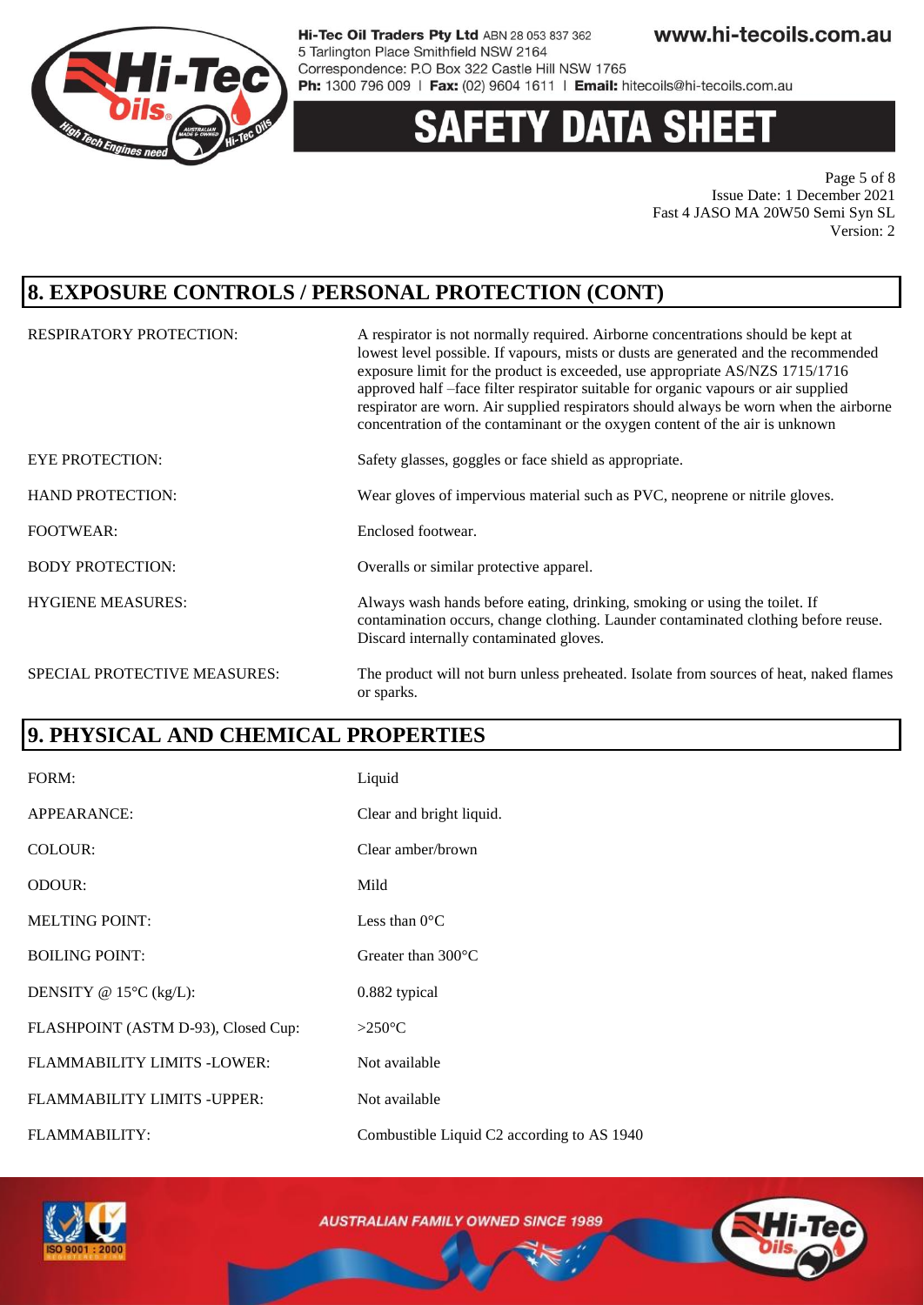

# **Y DATA SHEET**

Page 6 of 8 Issue Date: 1 December 2021 Fast 4 JASO MA 20W50 Semi Syn SL Version: 2

# **9. PHYSICAL AND CHEMICAL PROPERTIES (CONT)**

| <b>SOLUBILITY IN WATER:</b>             | Negligible                                                                 |
|-----------------------------------------|----------------------------------------------------------------------------|
| SOLUBILITY IN ORGANIC SOLVENTS:         | Soluble in petroleum solvents                                              |
| <b>VAPOUR PRESSURE:</b>                 | Less than $0.1$ kPa                                                        |
| VAPOUR DENSITY $(Air = 1)$ :            | Greater than 2.0                                                           |
| VISCOSITY @ 40 °C (mm <sup>2</sup> /s): | Approximately 180                                                          |
| <b>EVAPORATION RATE:</b>                | Less than 1 (n-butyl acetate $= 1$ )                                       |
| AUTO-IGNITION TEMPERATURE:              | Greater than $250^{\circ}$ C                                               |
| <b>EXPLOSION PROPERTIES:</b>            | Not considered an explosion risk under normal conditions of use.           |
| <b>OTHER INFORMATION:</b>               | These physical data and other properties do not constitute a specification |

#### **10. STABILITY AND REACTIVITY**

| <b>CHEMICAL STABILITY:</b>  | Stable under normal conditions of use.                           |
|-----------------------------|------------------------------------------------------------------|
| <b>CONDITIONS TO AVOID:</b> | Heat, direct sunlight, open flames or other sources of ignition. |
| INCOMPATIBLE MATERIALS:     | Strong oxidising agents.                                         |
| <b>HAZARDOUS REACTIONS:</b> | Will react with strong oxidising agents.                         |
| HAZARDOUS POLYMERISTION:    | Will not occur.                                                  |

### **11. TOXICOLOGICAL INFORMATION**

| <b>TOXICOLOGY INFORMATION:</b> | This product contains petroleum base oils, which may be refined by various processes<br>including severe solvent extraction, hydro cracking and hydro treating. These oils<br>have not been listed in the U.S. National Toxicology Program (NTP) Annual Report<br>nor have they been classified by the International Agency for Research on Cancer<br>(IARC) as carcinogenic or probably carcinogenic to humans. Oral LD50 ({UDO1}) : {<br>$UDO2$ } mg/kg. |
|--------------------------------|------------------------------------------------------------------------------------------------------------------------------------------------------------------------------------------------------------------------------------------------------------------------------------------------------------------------------------------------------------------------------------------------------------------------------------------------------------|
| <b>INHALATION:</b>             | Inhalation of mists or aerosols can produce respiratory irritation.                                                                                                                                                                                                                                                                                                                                                                                        |
| INGESTION:                     | May cause mild irritation of the mouth, throat and stomach with nausea and mild<br>diarrhoea. Large amounts can cause vomiting which can lead to aspiration of vomited<br>material into the lungs.                                                                                                                                                                                                                                                         |

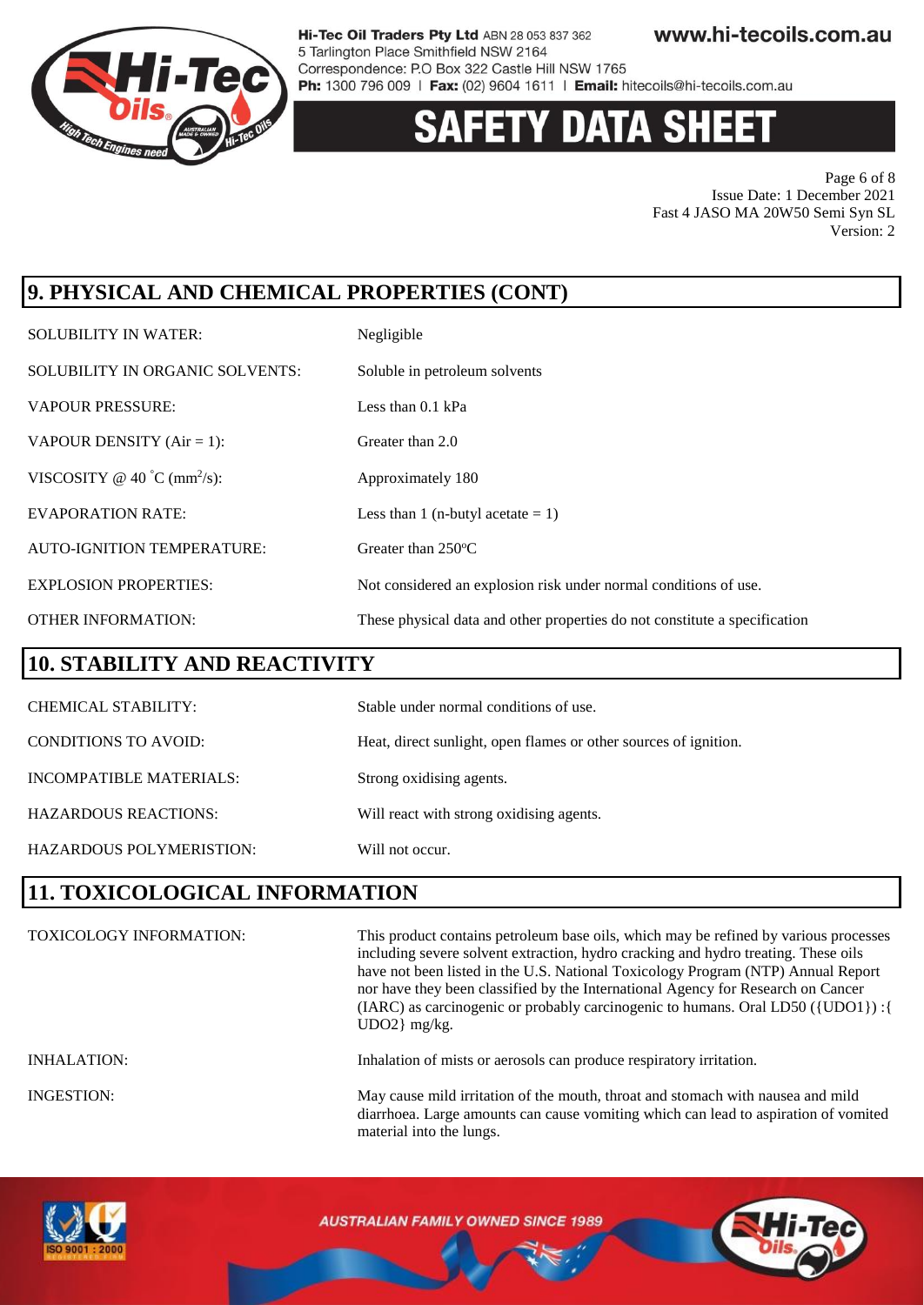

# 'Y DATA SH

Page 7 of 8 Issue Date: 1 December 2021 Fast 4 JASO MA 20W50 Semi Syn SL Version: 2

# **11. TOXICOLOGICAL INFORMATION (CONT)**

| SKIN:                   | Will have a de-fatting effect on the skin. Contact with skin may result in irritation.                                                                                                                                          |
|-------------------------|---------------------------------------------------------------------------------------------------------------------------------------------------------------------------------------------------------------------------------|
| EYE:                    | May cause watering of eyes.                                                                                                                                                                                                     |
| REPRODUCTIVE TOXICITY:  | This product contains small amounts of para-dodecylphenol. Rats when given high,<br>repeated daily doses by oral intubation experienced adverse reproductive effects. The<br>relevance of these effects to humans is uncertain. |
| <b>CHRONIC EFFECTS:</b> | Prolonged or repeated exposure may result in irritation, with the possibility of<br>dermatitis.                                                                                                                                 |
| MUTAGENICITY:           | Mutagenic effects not known.                                                                                                                                                                                                    |
| CARCINOGENICITY:        | Product is not a known carcinogen.                                                                                                                                                                                              |

#### **12. ECOLOGICAL INFORMATION**

ECOLOGICAL INFORMATION: Leaching and penetration through soils is generally regarded as resulting in long-term persistence. Fresh or used product may be harmful to aquatic life. Do not allow material to enter drains or watercourses. Major constituents are expected to be readily biodegradable.

### **13. DISPOSAL CONSIDERATIONS**

DISPOSAL CONSIDERATIONS: Dispose of according to federal, E.P.A. and state regulations.

Transport of Dangerous Goods by Road and Rail.

### **14. TRANSPORT INFORMATION**

ROAD & RAIL TRANSPORT: ADG REQUIREMENT Not classified as a Dangerous Good according to the Australian Code for the

MARITIME TRANSPORT:

IMO/IMDG REQUIREMENT Not classified as a Dangerous Good according to the criteria of the International

Maritime Dangerous Goods Code (IMDG Code) for transport by sea.

AIR TRANSPORT:

ICAO/IATA REQUIREMENT Not classified as a Dangerous Good according to the criteria of the International Maritime Air Transport Association (IATA) Dangerous Goods Regulations for transport by air.